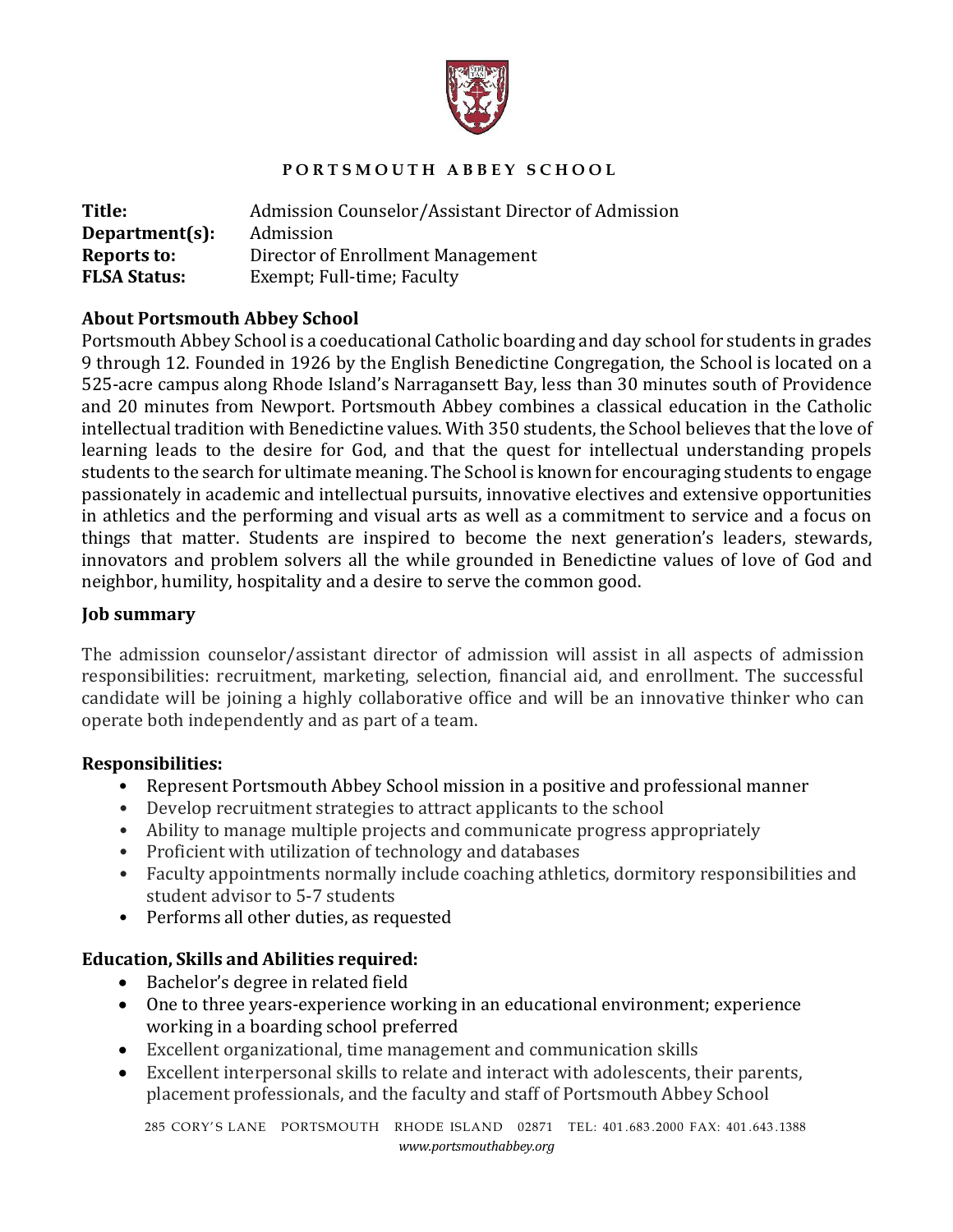

## **P O R T S M O U T H A B B E Y S C H O O L**

- Must be willing to travel frequently at times and work nights/weekends throughout the recruitment cycle and have a valid driver's license
- Must participate in school life (school events, advising, athletics, and residential life)
- $\bullet$  Leadership qualities evident

## **Supervisory Impact:**

This role is not a supervisory position.

## **Other Skills and Abilities:**

The admission counselor/assistant director of admission must possess excellent client service skills.

## **Physical Demands:**

The physical demands described here are representative of those that must be met by an employee to successfully perform the essential functions of this job. Reasonable accommodations may be made to enable individuals with disabilities to perform the essential functions.

While performing the duties of this job, the employee is regularly required to listen, physically direct, and speak. The employee is required to stand; walk; use hands to finger, handle, or feel and reach with hands and arms. Specific vision abilities required by this job include close vision, distance vision and ability to adjust focus.

#### **Work Environment:**

The work environment characteristics described here are representative of those an employee encounters while performing the essential functions of this job. Reasonable accommodations may be made to enable individuals with disabilities to perform the essential functions.

The noise level in the work environment is usually moderately quiet; however, variations in noise level may occur when the employee attends school functions such as assemblies and other events.

# **Other Qualifications:**

All prospective employees must be able to clear a background check.

#### **Details of Faculty position:**

285 CORY' S LANE PORTSMOUTH RHODE ISLAND 02871 TEL: 401 .683 .2000 FAX: 401 .643 .1388 *www.portsmouthabbey.org* Salary: Salary: Commensurate with experience and education Full-time